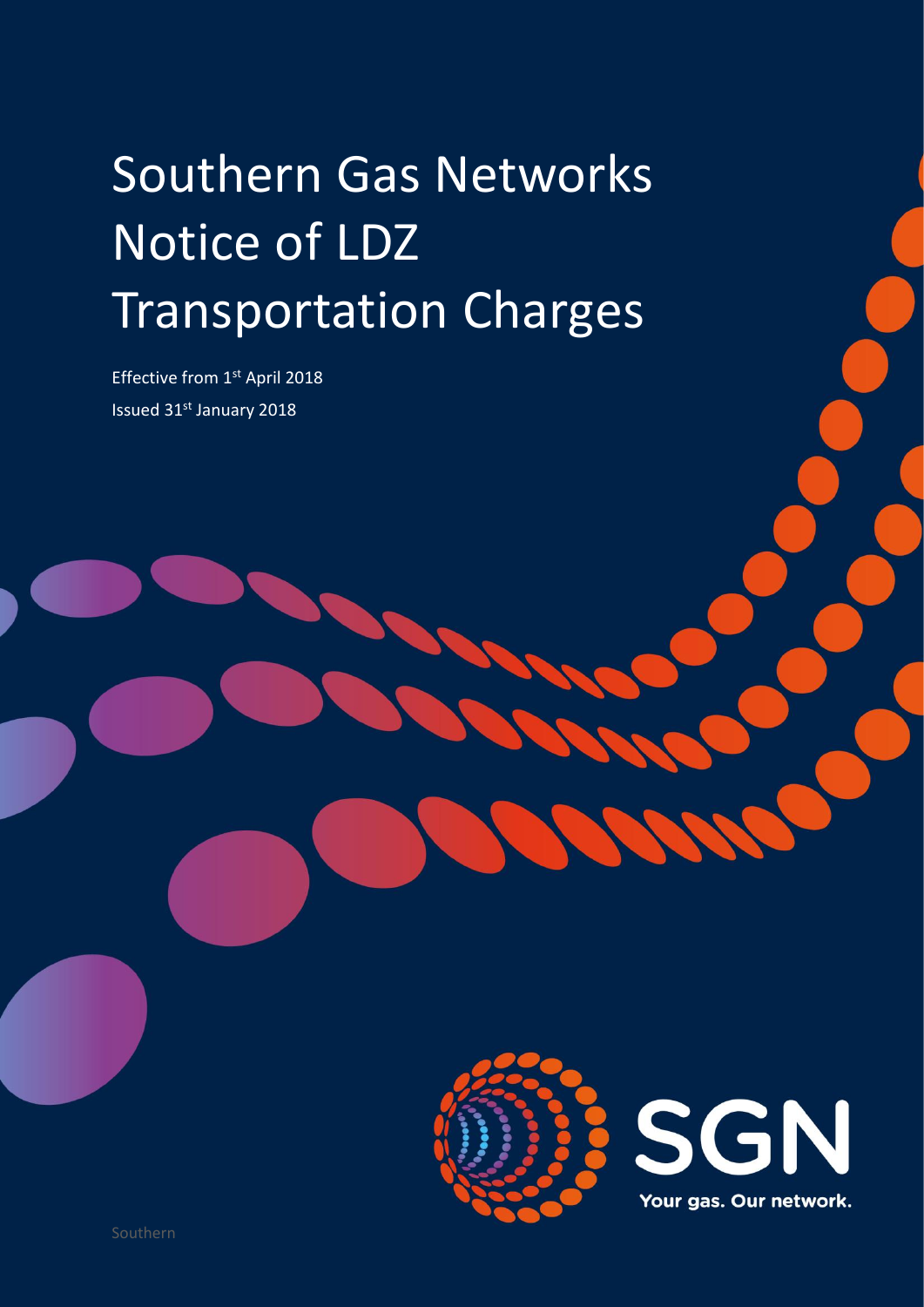## Contents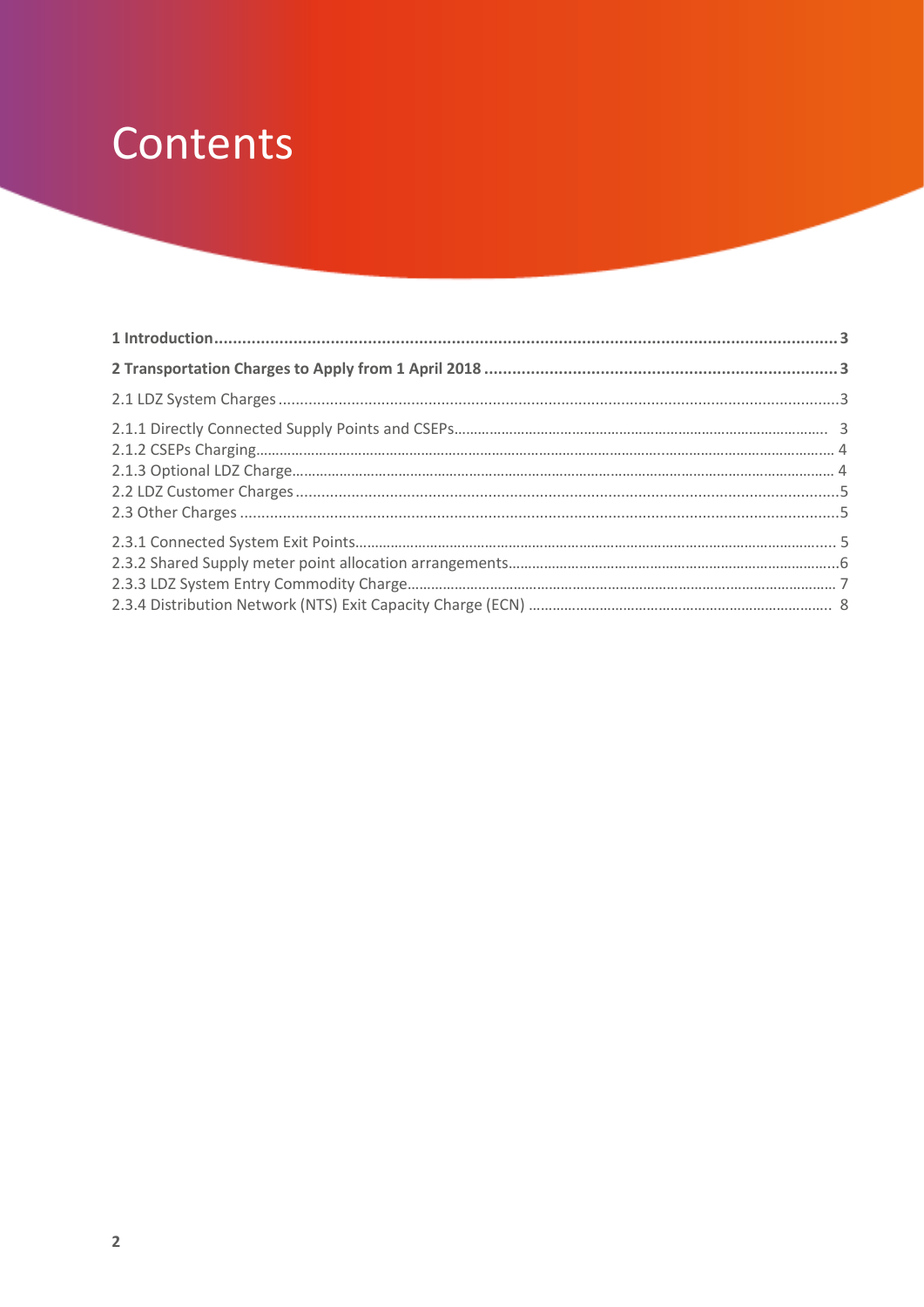## **1 Introduction**

This publication gives Notice of the LDZ transportation charges expected to apply from 1 April 2018 for the use of Southern Gas Networks gas distribution network, as required by Standard Special Condition A4 of the Gas Transporter Licence. This document does not override or vary any of the statutory, licence or Network Code obligations upon Southern Gas Networks.

For more information on the charges set out in this document, please contact via email: **pricingteam@sgn.co.uk**

## <span id="page-2-0"></span>**2 Transportation Charges to Apply from 1 April 2018**

#### **2.1 LDZ System Charges**

The standard LDZ system charges consist of capacity and commodity charges with separate functions for directly connected supply points and for Connected System Exit Points (CSEPs). As set out in DNPC08, with effect from 1 April 2012 the separate functions for CSEPs ceased and the same charges apply to CSEPs as to directly connected supply points.

Where the LDZ charges are based on functions, these functions use Supply Point Off take Quantity (SOQ) in the determination of the charges. At daily metered (DM) supply points the SOQ is the registered supply point capacity. For non-daily metered (NDM) supply points, the SOQ is calculated using the supply point End User Category (EUC) and the appropriate load factor.

#### <span id="page-2-1"></span>**2.1.1 Directly Connected Supply Points and CSEPs**

The unit charges and charging functions used to calculate charges to directly connected supply points and CSEPs are set out below.

| LDZ System Charge Codes-Directly Connected Supply Points and Connected System |
|-------------------------------------------------------------------------------|
|-------------------------------------------------------------------------------|

| <b>Directly Connected</b> |                    | <b>CSEPS</b>         |                    |
|---------------------------|--------------------|----------------------|--------------------|
| <b>Invoice</b>            | <b>Charge Code</b> | <b>Invoice</b>       | <b>Charge Code</b> |
| LDZ Capacity              | ZCA                | <b>ADC Capacity</b>  | 891                |
| <b>LDZ Commodity</b>      | ZCO                | <b>ADC Commodity</b> | 893                |

#### **LDZ System Capacity Charges-**Directly Connected Supply Points and Connected Systems

| <b>Charge Band (kWh/annum)</b> | Capacity p/peak day kWh/day |
|--------------------------------|-----------------------------|
| Up to 73,200                   | 0.2009                      |
| 73,200 to 732,000              | 0.1594                      |
| >732,000 kWh                   | 2.0928 x SOQ ^ -0.2970      |
| Subject to a minimum rate of   | 0.0041                      |
| Minimum reached at SOQ of      | 1,311,161,317 kWh           |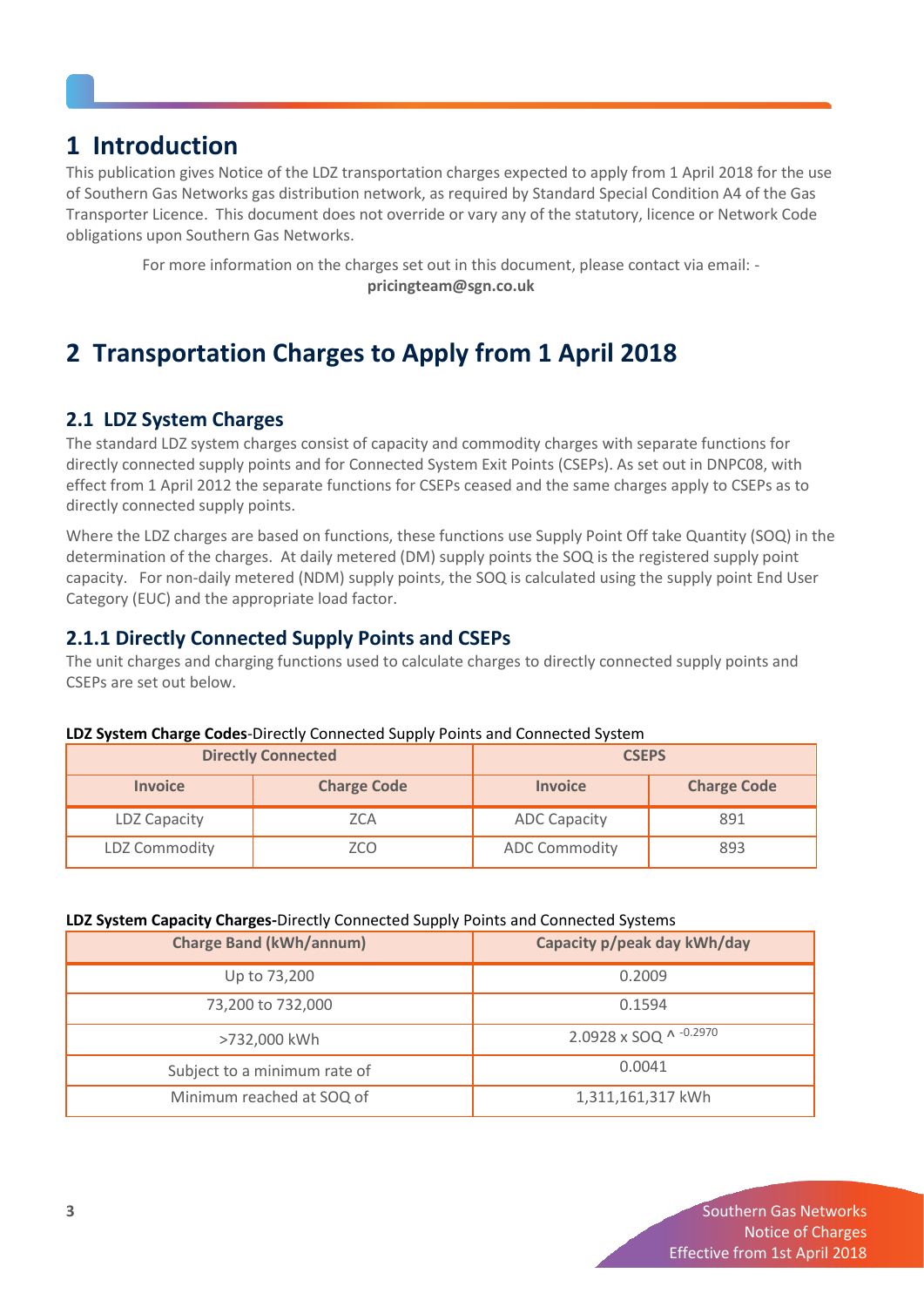| <b>Charge Band (kWh/annum)</b> | <b>Commodity p/kWh</b>   |
|--------------------------------|--------------------------|
| Up to 73,200                   | 0.0355                   |
| 73,200 to 732,000              | 0.0279                   |
| >732,000 kWh                   | 0.4223 x SOQ ^ $-0.3129$ |
| Subject to a minimum rate of   | 0.0009                   |
| Minimum reached at SOQ of      | 344,733,471 kWh          |

#### **LDZ System Commodity Charges-**Directly Connected Supply Points and Connected Systems

#### **2.1.2 CSEPs Charging**

LDZ System charges for transportation to Connected System Exit Points (CSEPs) are identical to those for transportation to direct loads.

In the calculation of the LDZ charges payable for CSEPs, the unit commodity and capacity charges are based on the supply point capacity equal to the CSEP peak day load for the completed development irrespective of the actual stage of development.

The SOQ used is therefore the estimated SOQ for the completed development as provided in the appropriate Network Exit Agreement (NExA). For any particular CSEP, each shipper will pay identical LDZ unit charges regardless of the proportion of gas shipped. Reference needs to be made to the relevant NExA or CSEP ancillary agreement to determine the completed supply point capacity.

#### **2.1.3 Optional LDZ Charge**

The optional LDZ tariff is available, as a single charge, as an alternative to the standard LDZ system charges. This tariff may be attractive to large loads located close to the NTS. The rationale for the optional tariff is that, for large Network loads located close to the NTS or for potential new Network loads in a similar situation, the standard LDZ tariff can appear to give perverse economic incentives for the construction of new pipelines when Network connections are already available. This could result in an inefficient outcome for all system users.

#### The charge is calculated using the function below:

| <i><u><b>Invoice</b></u></i> | <b>Charge Code</b> | p/peak day kWh/day                                                     |
|------------------------------|--------------------|------------------------------------------------------------------------|
| ADU                          | 881                | 902 x [(SOQ) $^{\wedge -0.834}$ ] x D + 772 x (SOQ) $^{\wedge -0.717}$ |

Where (SOQ) is the Registered Supply Point Capacity, or other appropriate measure, in kWh per day and D is the direct distance, in km, from the site boundary to the nearest point on the NTS. Note that ^ means "to the power of …"

Further information on the optional LDZ tariff can be obtained from the pricing team via email at

**[pricingteam@sgn.co.uk](mailto:pricingteam@sgn.co.uk)**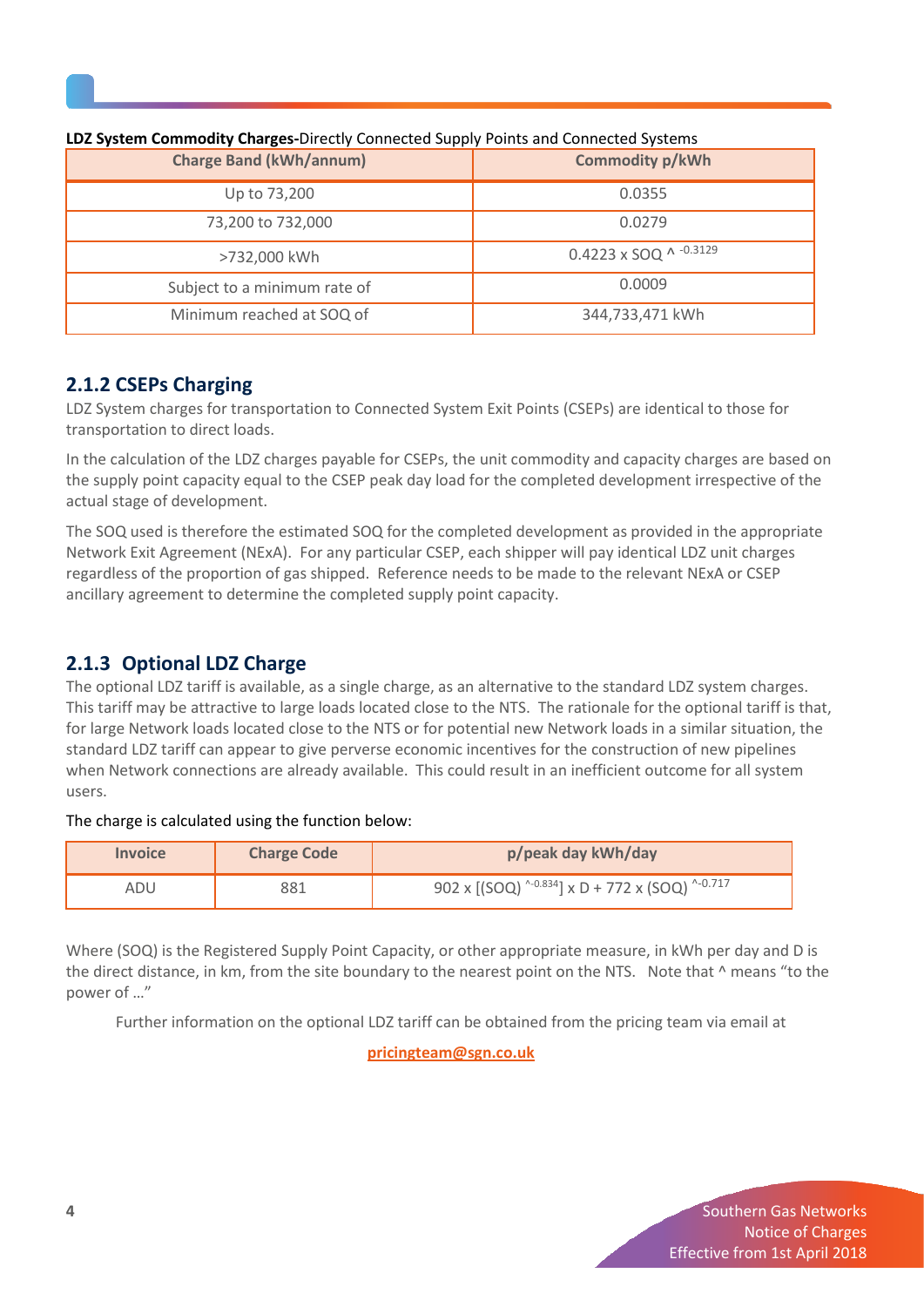#### **2.2 LDZ Customer Charges**

<span id="page-4-0"></span>For supply points with an AQ of less than 73,200 kWh per annum, the customer charge is a capacity charge. For supply points with an AQ between 73,200 and 732,000 kWh per annum, the customer charge is made up of a fixed charge which depends on the frequency of meter reading, plus a capacity charge based on the registered supply point capacity (SOQ).

For supply points with an AQ of over 732,000 kWh per annum, the customer charge is based on a function related to the registered supply point capacity (SOQ).

The unit charges and charging functions used to calculate customer charges to directly connected supply points are as follows:

#### **LDZ Customer Capacity Charges**

| <b>Charge Code</b>             | <b>CCA</b>                      |
|--------------------------------|---------------------------------|
| <b>Charge Band (kWh/annum)</b> | p/peak day kWh/day              |
| Up to 73,200                   | 0.0933                          |
| 73,200 to 732,000              | 0.0036                          |
| >732,000 kWh                   | $0.0781 \times SOQ$ ^ $-0.2100$ |

In addition to the above, the following fixed charge applies to supply points with an AQ between 73,200 and 732,000 kWh:

#### **LDZ Customer Fixed Charges**

| <b>Charge Code</b>               | <b>CFI</b>                |
|----------------------------------|---------------------------|
| <b>Supply Point Fixed Charge</b> | <b>Fixed Charge p/day</b> |
| Non-monthly read                 | 32.1521                   |
| Monthly read                     | 34.2350                   |

#### **2.3 Other Charges**

Other Charges include administration charges at Connected System Exit Points, Shared Supply Meter Points and Interconnectors.

#### **2.3.1 Connected System Exit Points**

A CSEP is a system point comprising one or more individual exit points which are not supply meter points. This includes connections to a pipeline system operated by a Gas Transporter other than Southern Gas Networks.

The calculation of LDZ charges payable for shipping to CSEPs is explained in section 2.1.2.

There is no customer charge payable for connected systems and from 1 June 2017 CSEP administration charges no longer apply.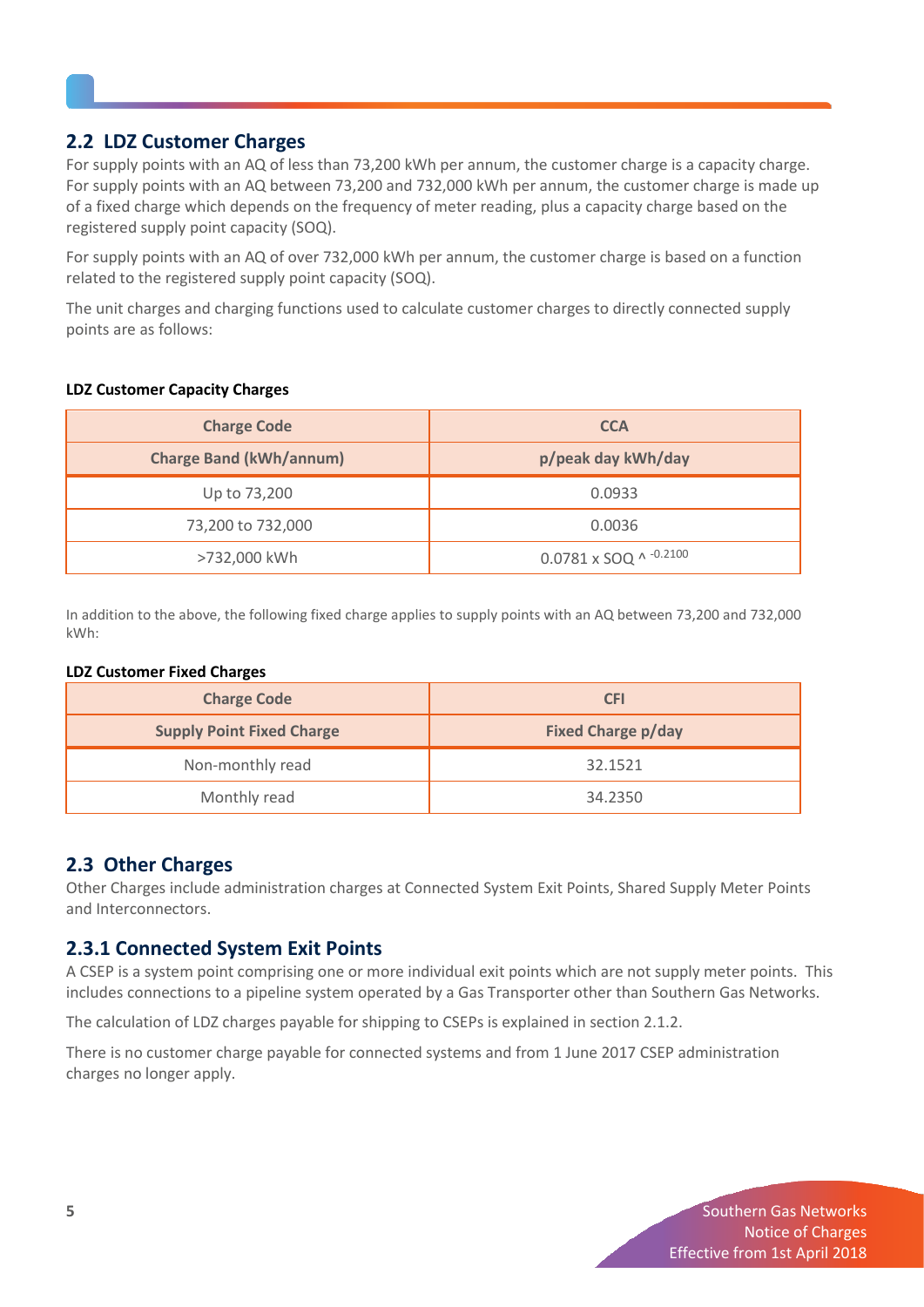#### **2.3.2 Shared Supply meter point allocation arrangements**

An allocation service for daily metered supply points with AQs of more than 58,600 MWh per annum is available. This allows shippers / suppliers to supply gas through a shared supply meter point.

The allocation of daily gas flows between the shippers / suppliers can be done either by an appointed agent or by the transporter.

The administration charges which relate to these arrangements are shown below. Individual charges depend on the type of allocation service nominated and whether the site is telemetered or non-telemetered.

The charges are (expressed as £ per shipper per supply point):

| Invoice | <b>Charge Code</b> |
|---------|--------------------|
|         |                    |

| <b>Agent Service</b>            | Telemetered | Non-telemetered |
|---------------------------------|-------------|-----------------|
| Setup charge                    | £107.00     | £183.00         |
| Shipper-shipper transfer charge | £126.00     | £210.00         |
| Daily charge                    | £2.55       | £2.96           |

| <b>Transporter Service</b>      | Telemetered | Non-telemetered |
|---------------------------------|-------------|-----------------|
| Setup charge                    | £107.00     | £202.00         |
| Shipper-shipper transfer charge | £126.00     | £210.00         |
| Daily charge                    | £2.55       | £3.05           |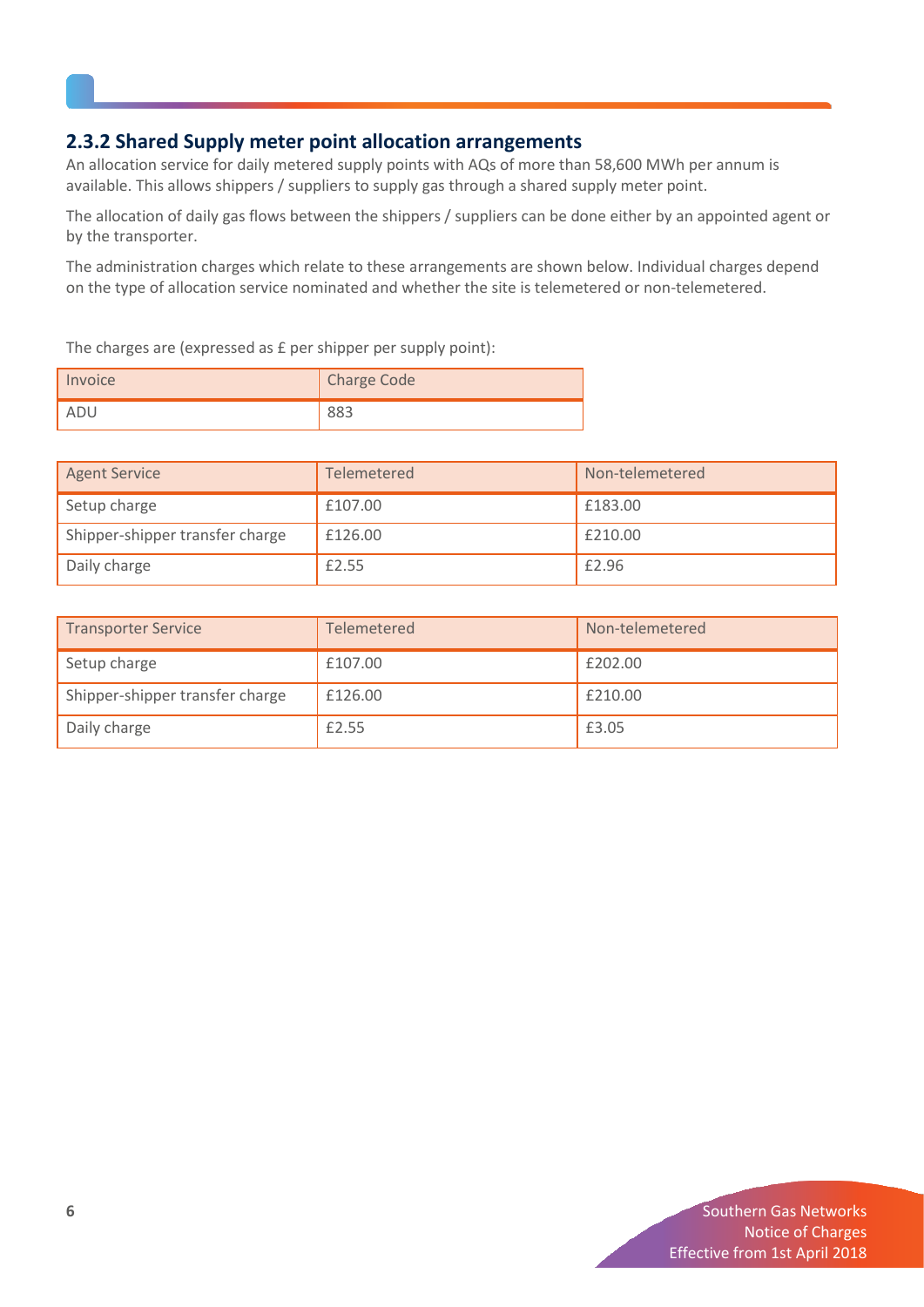#### **2.3.3 LDZ System Entry Commodity Charge**

The methodology relating to Distributed Gas Charging Arrangements as set out in Uniform Network Code Modification 0391 and approved by Ofgem in September 2012 and implemented from 1st April 2013. The LDZ System Entry Commodity Charge reflects the operating costs associated with the entry of the distributed gas and the benefits in terms of deemed NTS Exit and distribution network usage. The rate associated with the LDZ System Entry Commodity Charge is calculated on a site by site basis.

| <b>Site Name</b>               | <b>GEMINI Reference</b> | <b>Distributed Gas Commodity Rate(p/kWh)</b> |
|--------------------------------|-------------------------|----------------------------------------------|
| <b>Didcot Biomass</b>          | <b>DDBIOS</b>           | 0.0961 (credit)                              |
| <b>Poundbury Biomass</b>       | <b>POUNOS</b>           | $0.1023$ (credit)                            |
| <b>Portsdown Hill</b>          | <b>POR</b>              | 0.0204 (credit)                              |
| <b>Apsley Farm</b>             | <b>APSLOS</b>           | 0.0887 (credit)                              |
| <b>Blackpitts Brackley</b>     | <b>HELMOS</b>           | 0.1037 (credit)                              |
| <b>Gorebasin Isle of Wight</b> | <b>WIGHOS</b>           | 0.1038 (credit)                              |
| <b>Ickneild Farm</b>           | <b>IKNOS</b>            | 0.0888 (credit)                              |
| <b>St Nicholas Court Farm</b>  | <b>NICHOS</b>           | 0.1032 (credit)                              |
| <b>Riverside AD Mitcham</b>    | <b>MITCOS</b>           | 0.1034 (credit)                              |
| <b>Arla Aylesbury</b>          | <b>ARLAOS</b>           | 0.1039 (credit)                              |
| <b>Ebbsfleet Farm</b>          | <b>EBBSOS</b>           | 0.1040 (credit)                              |
| <b>Hill Farm Reading</b>       | <b>HILLOS</b>           | 0.1039 (credit)                              |
| <b>Banbury PRS</b>             | <b>BANBOS</b>           | 0.0209 (credit)                              |
| <b>Newton Longville</b>        | <b>NETNOS</b>           | 0.0209 (credit)                              |

#### **LDZ System Entry Commodity Rate**

SGN are aware of new DN entry points that are progressing through their engineering development these may require new DN entry rates to be published within the charging period.